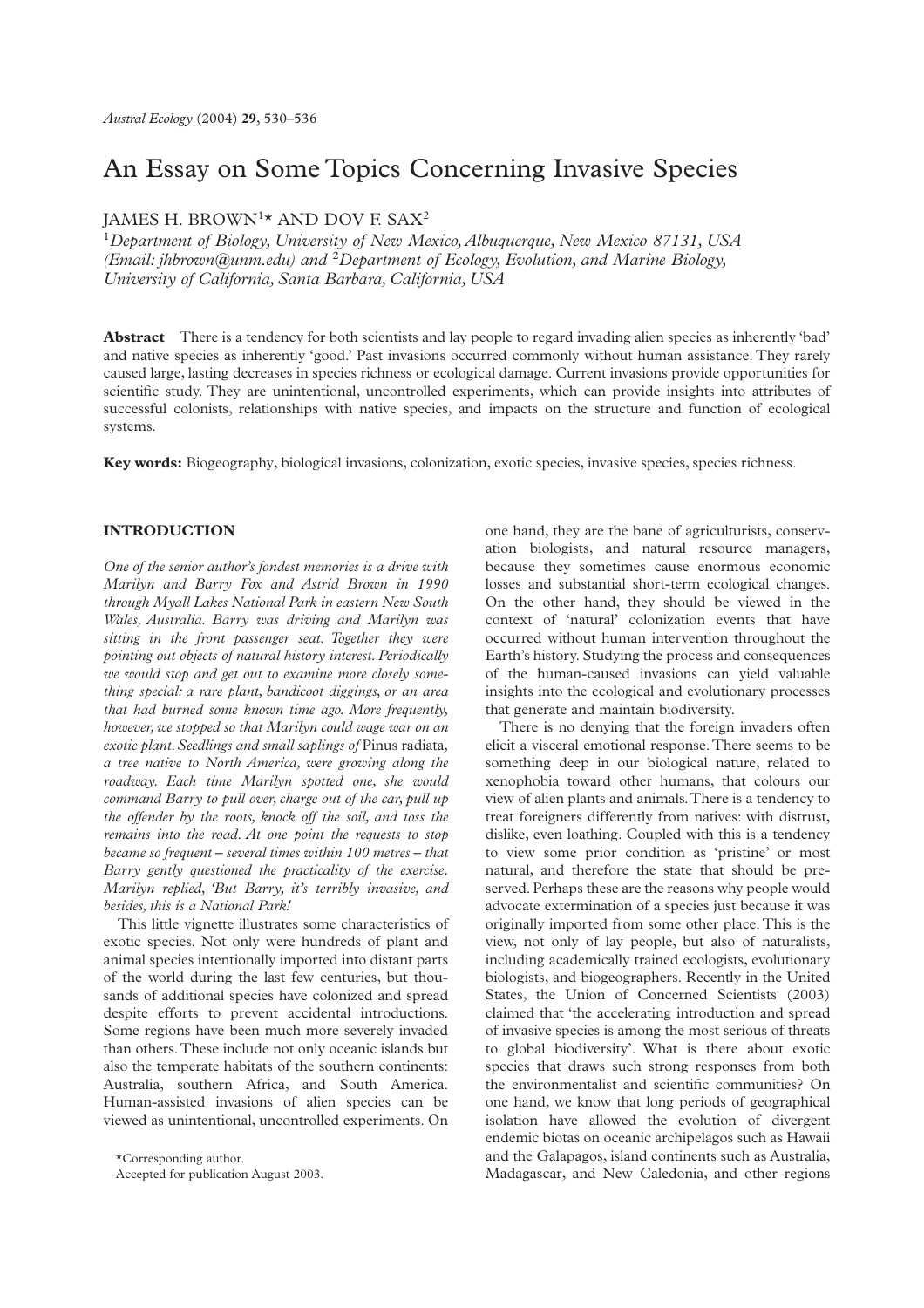such as southern South America and southern Africa. These biotas have been severely impacted by human activities. Many native endemic species have become extinct or are seriously endangered, and many alien species have become established. A cause–effect relationship between these two phenomena has often been inferred, even though it is difficult to isolate the effects of invasive species from other human impacts.

Conversely we scientists know that the earth and its biota have always been very dynamic in space and time. The fossil record shows many episodes of massive invasions and extinctions as asteroids impacted, land masses collided and drifted apart, seaways opened and closed, sea levels rose and fell, and climates changed. The earth is currently experiencing yet another episode of drastic change in environment and biodiversity. This time, however, instead of being triggered by asteroid impacts, tectonic events, or glacial–interglacial cycles, the changes are being caused by the enormous impacts of our own invasive species. Modern humans are altering climate, transforming habitats, connecting previously isolated lands or waters, exterminating species, and transporting organisms. The rates and magnitudes of these changes are among the largest that the earth has ever experienced. It should come as no surprise, then, that there have been equally large impacts on the abundances, distributions and diversities of organisms.

The purpose of the present essay is not to argue that exotic species are 'good' so that their spread should be fostered. It is not to suggest that modern humans should let nature take its course and elect not to intervene in the dynamics of dispersal and extinction, and the resulting impacts on biodiversity, ecosystem function and the economy. It is to plead for more scientific objectivity and less emotional xenophobia. Our purpose is to use biological invasions to address questions about the processes that determine species richness. What are the effects of invading species on biodiversity at scales from local to global?

#### **HISTORICAL PRECEDENTS**

Viewed relative to the sweep of evolutionary and biogeographical history, the magnitudes and consequences of recent human-assisted invasions are large but hardly unprecedented. Prior to the closure of the Isthmus of Panama about 3 million years ago, South America had been an island continent for more than 100 million years. It had developed a unique and rich endemic biota. The formation of the inter-American land bridge allowed wholesale invasion, both of South America by Northern Hemisphere forms and of North America by South American lineages. The resulting interchange was highly asymmetrical in both directions. Land mammals moved predominantly south, although

a few southern forms, including the armadillo, opossum, and porcupine invaded far into North America. North American mammals not only colonized South America successfully, many lineages subsequently speciated and diversified, thereby contributing to the still ongoing replacement of endemic southern lineages by northern ones. More than half of the South American land mammal species are descendants of these North American invaders. Interestingly, however, the asymmetry was reversed in many other groups, including fish, amphibians, reptiles, and birds. For example, the small perching birds that dominate the North American avifauna are overwhelmingly of South American ancestry.

There were many other episodes of such wholesale invasion and biotic interchange. Many of these occurred in the marine realm, as tectonic and climatic changes broke down the barriers between previously isolated seas (Vermeij 1991). Others occurred on land, as previously isolated continents drifted together (for example Africa and India colliding with Eurasia), or falling sea levels gave mainland species access to previously isolated continental islands (for example the Indonesian islands of the Sunda Shelf). During the last several million years North America was repeatedly connected to Asia via the Bering land bridge. The result has been the intermingling of the Northern Hemisphere biotas, with asymmetries in most groups favouring Eurasian lineages. One of the most recent species to cross was *Homo sapiens*, which colonized North America only about 12 000 years ago. There can be no doubt that this invader had sweeping impacts.

Also largely overlooked is the fact that throughout the past, individual species dispersed across existing biogeographical barriers to invade new continents and islands, oceans and lakes. These independent colonization events were sporadic and infrequent, but over the millennia of the Earth's history, their numbers were large and their impact on global biodiversity was great. Truly oceanic islands formed as isolated volcanoes, so all inhabitants are descendants of invaders. The volcanic islands of Hawaii had acquired about 1300 'native' plant species and about 100 'native' bird species before human-caused invasions and extinctions began with the arrival of the Polynesians about 1700 years ago. Australia has been an island continent for about 40 million years, when its last connections to the ancient Southern-Hemisphere supercontinent of Gondwana were severed. Australia's rich endemic biota of Gondwanan descendents includes diverse species of eucalypts and marsupials. But throughout its history of isolation Australia has always been subject to invasion. Rodents first colonized perhaps 5 million years ago, and have subsequently diversified to give rise to about 65 species. By comparison, Australia has two species of monotremes and about 150 species of marsupials that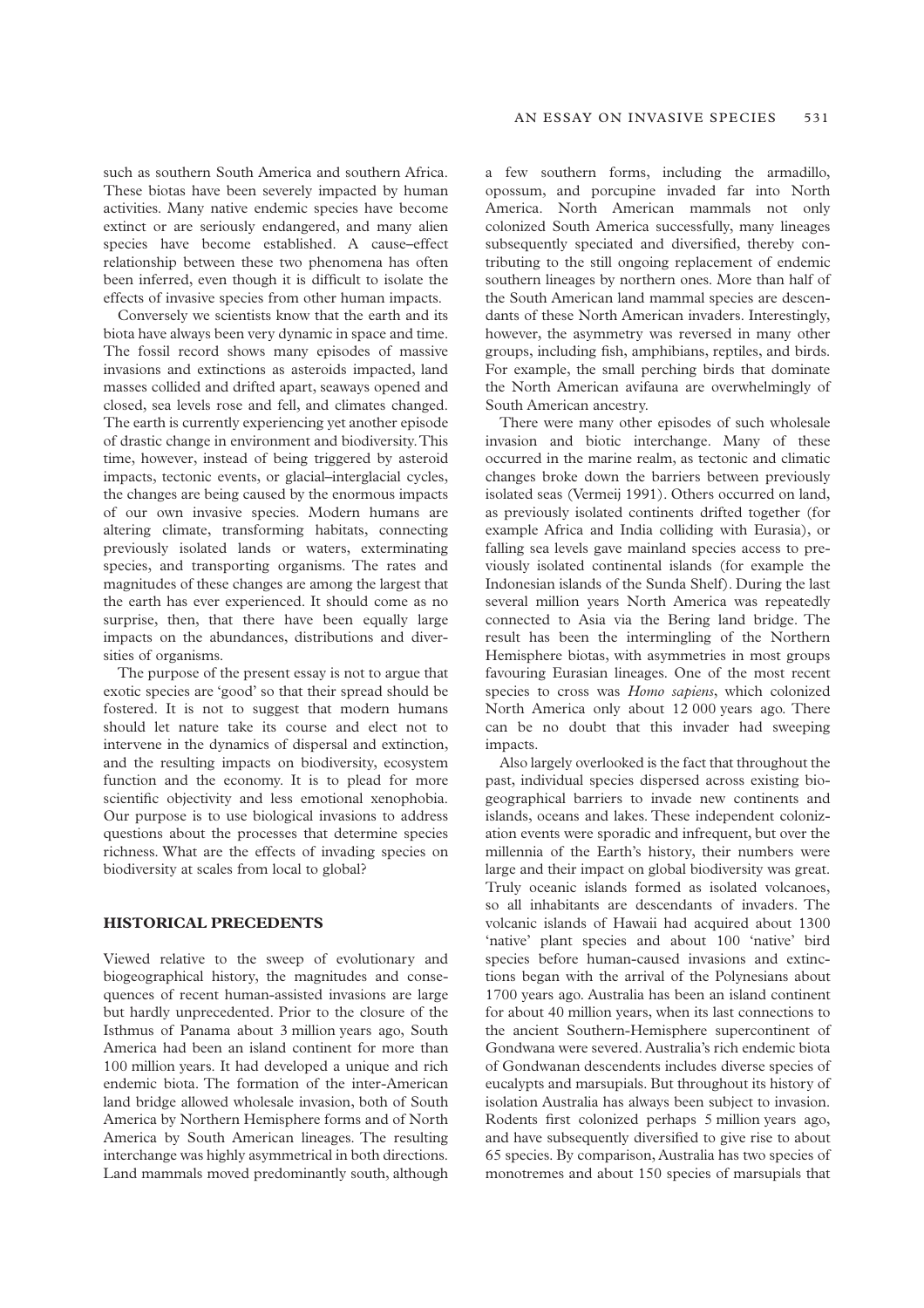are descendents of the original Gondwanan fauna. Long-distance colonization events, without human transport, continue today. Within the last 120 years, the cattle egret dispersed from its native Africa across the Atlantic Ocean to colonize South America, and it has since spread to become common throughout South America and southern North America.

Other waves of invasion have occurred in response to climate and habitat change. The northern third of North America and Europe was covered by vast continental glaciers as recently as approximately 20 000 years ago. With the warming of the climate and the retreat of the glaciers, these areas were rapidly recolonized. Within a few thousand years tree species had spread hundreds of kilometres from glacial refugia to occupy their current ranges (for example Davis 1986). During the same period mammals showed equally dramatic but more complex range shifts (for example Graham 1986; Lyons 2003). Within the last two centuries, many species of North American grassland birds and mammals expanded their ranges hundreds of kilometres eastward from the prairies to colonize newly created agricultural landscapes. Most of these have since retreated or become much less abundant, as eastern Canada and north-eastern USA have become reforested. Even more recently, several bird and mammal species have expanded their ranges tens to hundreds of kilometres northward in eastern North America in response to habitat changes and perhaps to global warming. Interestingly, other mammal species have shifted their ranges southward in the Great Plains of central USA, perhaps in response to changing climate or agricultural practices (Frey 1992).

So, biological invasions are nothing new. Over its history, the earth has experienced many invasions, sometimes in waves of many species, and often in independent single-species colonization events.

## **HUMAN IMPACTS**

One thing that is different about recent invasions is that they were caused by and accompanied the invasion of *Homo sapiens*. Our own species has spread rapidly and recently from its origins in Africa to colonize the entire globe. Aboriginal humans colonized Australia and northern Eurasia within the last 100 000 years, North and South America within 12 000 years, and isolated islands such as New Zealand, Hawaii, and Iceland within about 2000 years. It is easy to underestimate the impacts of aboriginal humans. Nevertheless, their hunting caused extinctions of multiple species of mammalian and avian megafauna in northern Eurasia, North America, Australia, Madagascar, New Zealand and many oceanic islands. Human burning, treecutting and agriculture transformed landscapes and

ecosystems in places as different as tropical northern Australia, temperate south-western North America, and boreal Iceland. Another wave of changes began within the last few hundred years, as Europeans and their technology spread throughout the world, triggering enormous human population increases, dramatic habitat changes and extinctions of many native species.

An historical perspective would suggest two things. First, the earth has previously experienced changes of a magnitude equal to or exceeding those caused by recent human activities. Human-caused extinctions, despite their sobering magnitude, do not yet approach the level caused by the asteroid impact at the end of the Cretaceous, 65 million years ago. That single event killed off more than half of all species then in existence, including all of the dinosaurs on land and the ammonites in the oceans. Similarly, historic invasions were comparable to the recent human-caused ones. The flood of species across the newly established Isthmus of Panama 3.5 million years ago caused wholesale stilllasting changes in species richness and composition throughout both North and South America. Recent changes in biodiversity caused by human-assisted invasions do not approach this absolute magnitude, although they may approach this relative magnitude on some islands.

The second insight from history is that the disruptions of biodiversity and ecosystem function caused by even the largest perturbations were only temporary. Recovery from the Cretaceous–Tertiary asteroid impact began almost immediately, and within about 10 million years diversity on land and in the ocean exceeded Cretaceous levels. In fact, recovery was so rapid that most palaeobiologists initially rejected the asteroid impact hypothesis of Alvarez *et al.* (1980). They thought that the extinction of dinosaurs and other changes in biodiversity had been much more gradual and were likely to have been caused by climate change. Ecologists in Australia and the Americas are only beginning to appreciate the impacts of aboriginal humans on biodiversity and habitats. For a long time they believed that the conditions described by the first European explorers and colonists represented a nearpristine state, minimally affected by humans. Now we know that aboriginal humans often had major impacts. For example, the present high biodiversity in Kakadu National Park in northern Australia was maintained by aboriginal burning practices. Now-extensive areas of tropical forest in southern Mexico and adjacent Central America were largely cleared by Mayan agriculturists.

Such an historical perspective suggests that the earth and much of its biota will survive the effects of modern humans. But human-assisted invasions of species, like previous unassisted invasions, will almost certainly leave a long-lasting legacy on biodiversity.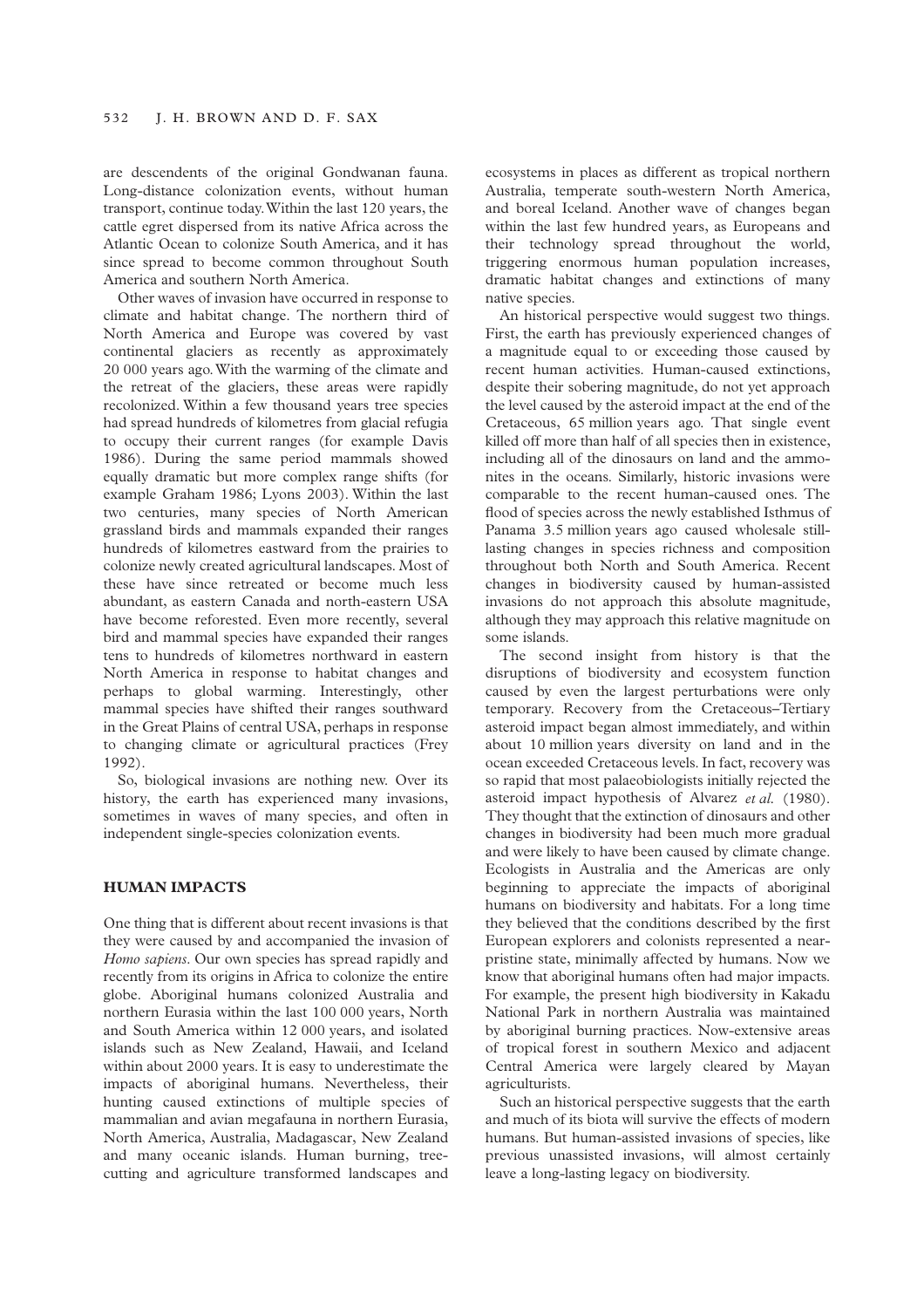#### **CONCEPTUAL BACKGROUND: THE SPECIES (DIS)EQUILIBRIUM**

The species richness and composition of biotas at all scales, from local to global, reflects the interplay of the homogenizing effects of dispersal, the diversityreducing effects of extinction, and the diversityincreasing effects of speciation and differentiation. How do these processes play out to affect biodiversity? What is the current effect and likely long-term legacy of human activities? Despite decades of research by ecologists, evolutionary biologists, palaeobiologists and biogeographers, we still lack definitive answers to these questions. In particular, there is still much disagreement about the extent to which species richness is regulated, and about the processes that govern species dynamics at different scales.

Population growth, colonization, and speciation are exponential processes that tend to fill up the world rapidly with diverse forms of life. These expansive propensities are opposed by limiting processes. Continual geological, climatic and biological perturbations cause population declines and extinctions that tend to empty the world of living things. The biota of every place on earth is poised somewhere in this continually shifting balance between filling and emptying. But how full is it? Where is it poised in relation to past disturbances and current limiting resources? To what extent can biological invasions be regarded as disturbance events that retard the build-up of biodiversity?

There have been two extreme views. Some ecologists and biogeographers have suggested that the biota is near carrying capacity for both individuals and species at most places on earth. The current abundance and diversity of life is close to the limits set by environmental resources. Some palaeobiologists point to the fact that after episodes of mass extinction, species richness seems to have returned rapidly to predisturbance levels due to bursts of speciation and diversification, and then to have slowed dramatically. Some ecologists point to the dynamics of secondary succession following disturbance, and the re-establishment of a climax community similar in species richness and composition to the predisturbance condition. They also point to the maintenance of relatively constant species richness over time in many habitats, despite changes in species composition due to environmental change. According to this view, ecosystems should either be resistant to invasion, or invasions should be balanced by extinctions so as to maintain approximately constant species richness.

The other extreme view would hold that most places on earth are well below their carrying capacity for both individuals and species. The world is unfilled because the present abundance and diversity of life is still recovering from past disturbance events. Some palaeobiologists point not only to the episodes of extinction that have reduced global species diversity, but also to the seemingly gradual build-up of diversity that appears to have continued long after each perturbation. Some ecologists point to the frequency of droughts, floods, fires, landslides, and other natural disturbances in ecosystems and to the fact that some level of perturbation appears to facilitate the coexistence of diverse species. Some biogeographers point to islands, and claim that lower species richness of insular biotas reflects an enduring legacy of disturbance and isolation; colonization and speciation have not yet filled islands with the number of species found in similar but less isolated habitats. According to this view, ecosystems should be susceptible to invasion, and colonizing exotics should cause net increases in species richness.

The equilibrium theory of island biogeography presents an intermediate view (MacArthur & Wilson 1967). This theory implies that at any given time, at least on oceanic islands and other isolated habitats, the number of species is in an approximate steady state. Species richness is maintained by a balance between opposing rates of colonization and speciation on one hand and of extinction on the other. Larger islands hold more species than small ones, because larger areas, with a greater variety of environmental conditions and resources, support larger populations and consequently have lower extinction rates. Less isolated islands support more species than distant ones, because they have higher rates of colonization to offset the ongoing losses of species to extinction. According to this view, isolated habitats are susceptible to invasion, because human transport has temporarily increased colonization rates and thereby increased the equilibrium species richness.

### **INVASIONS AS EXPERIMENTS**

The study of invading species has much to contribute to resolving this debate, and to understanding how current environments, present barriers to dispersal, and legacies of past events affect biodiversity. Cases of invasion can be viewed as unintentional experiments. By altering species composition they provide invaluable information on ecological and evolutionary processes that regulate biodiversity.

We focus here on one pervasive effect of exotic species. Human-assisted invasions are increasing local species richness but decreasing global species richness. As emphasized by conservation biologists, there have indeed been many human-caused extinctions. Most species that have become extinct were initially relatively low in abundance and restricted in distribution. A large proportion of them inhabited islands. This loss of species is what we refer to as the decrease in global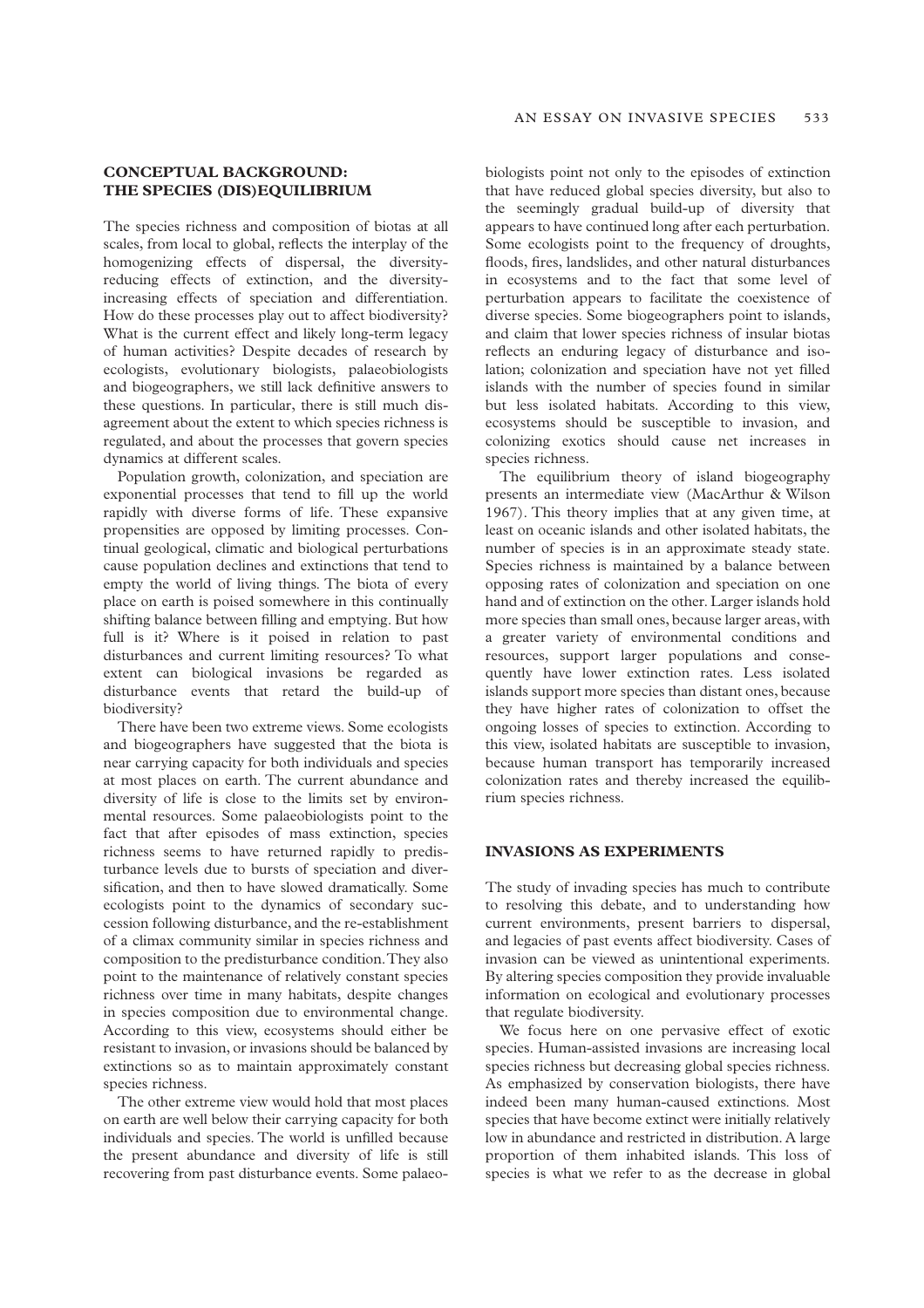species richness. At smaller scales, however, the losses due to extinction of native species have on average been more than offset by the colonization of invading species. Already abundant and widespread species have expanded their ranges, more than compensating in local species richness for the restricted endemic forms that have disappeared.

This does not mean that the exotics have not caused extinctions. It simply means that locally there has on average been less than one extinction of a native species for every successful colonization of an alien species. This will come as a surprise to many who believe that biodiversity is decreasing everywhere on earth. But it is true, and for continents as well as islands. North America has more terrestrial bird and mammal species at present than when the first Europeans arrived four centuries ago. Although the passenger pigeon, heath hen and Carolina parakeet are extinct, and the California condor, red wolf and black-footed ferret are essentially gone from the wild, these losses are more than offset by the colonization of house sparrows, European tree sparrows, starlings, rock doves, ringed doves, monk parakeets, ring-necked pheasants, chuckar partridges, house mice, Norway rats, black rats, European hares, wild boars, feral horses, donkeys, oryx and many other species. Out of a total flora of approximately 6000 vascular plant species, California has more than 1000 naturalized exotics (Rejmanek *et al.* 1994), but fewer than 30 natives are known to have become extinct (Tibor 2001). The asymmetry holds even on islands and insular habitats. Colonizations of bird species on oceanic islands have approximately offset extinctions of natives, but in nearly all other taxa, species richness has increased (Sax *et al.* 2002). Within the last few centuries following European colonization, relatively few insular endemic plant species have become extinct, while invading species have approximately doubled the size of island floras: from 2000 to 4000 on New Zealand, 1300–2300 on Hawaii, 221–421 on Lord Howe Island, 50–111 on Easter Island and 44–80 on Pitcairn Island. Similarly, many islands, which now support several species of land mammals and freshwater fish, had few or no natives of these taxa historically (Sax & Gaines in press). These increases in local species richness might be taken as evidence supporting equilibrium theory – with increased species richness due to increased colonization rates as a consequence of human activities. However, they might equally well be taken as evidence that most habitats, on continents as well as islands, are below equilibrium or capacity to hold species due to legacies of historical disturbance.

There are exceptions to the predominant pattern: cases where invasion has caused a decrease in local species richness. In particular, there are welldocumented cases where a single alien species has caused the extinction of one or more native species.

Of course, the most dramatic example is provided by our own species, which hunted to extinction scores of mammal and bird species as it expanded its range and colonized new continents and islands. Within perhaps a few centuries after their arrival in Hawaii about 1700 years ago, the Polynesians had exterminated about 50 bird species, approximately half of the native avifauna (Olson & James 1982, 1984). Other examples of net extinctions attributed to invading species include the extermination of multiple species of native vertebrates by introduced mammalian predators: foxes and feral cats in Australia, brown tree snakes on Guam and mongooses and rats on many other islands. Impacts of diseases can also be severe, as witnessed by the loss of the American chestnut to an introduced fungal blight and by the virtual elimination of native bird species from the lowlands of the Hawaiian Islands by introduced avian malaria (Van Riper *et al.* 1986). We must be careful, however, in how we interpret such observations. For one thing, net extinctions in some groups, such as large mammals and flightless birds, may have been more than offset by net gains in other taxa, such as plants and insects. For another, extinctions of many native species cannot be attributed solely to invading aliens. The exotics may have played a role, but other human impacts, such as habitat destruction and fragmentation also contributed. For example, Gido and Brown (1999) reported that invading exotic fishes increased net species richness in 100 of 124 watersheds in temperate North America. Species richness decreased in 20 of the 24 remaining watersheds, but dams, water diversion, and pollution almost certainly contributed to these extinctions.

The net increase in local species richness due to invasions implies that not only islands but also most habitats on continents are not fully packed with species. It further implies that the native species are not efficiently using all available resources. New species establish and spread only by using resources. Sometimes successful invaders are able to exploit resources that were unavailable to the natives. Exotic fish species thrive in reservoir lakes in south-western USA largely because the lakes represent a new, human-created environment that the native river fish were poorly adapted to exploit. An exotic tree species is a successful invader on recent volcanic soils in Hawaii largely because it can 'make its own fertilizer' by fixing nitrogen, a trait that none of the native tree species possess (Vitousek & Walker 1989). At other times invaders pre-empt a share of the resources already being used by the natives. In extreme cases the invaders become dominant, while competitively inferior native species are reduced to subordinate status and may be driven to extinction. Introduced dingos, foxes and cats have become the dominant mammalian predators in Australia. Alien cheet grass and related *Bromus* species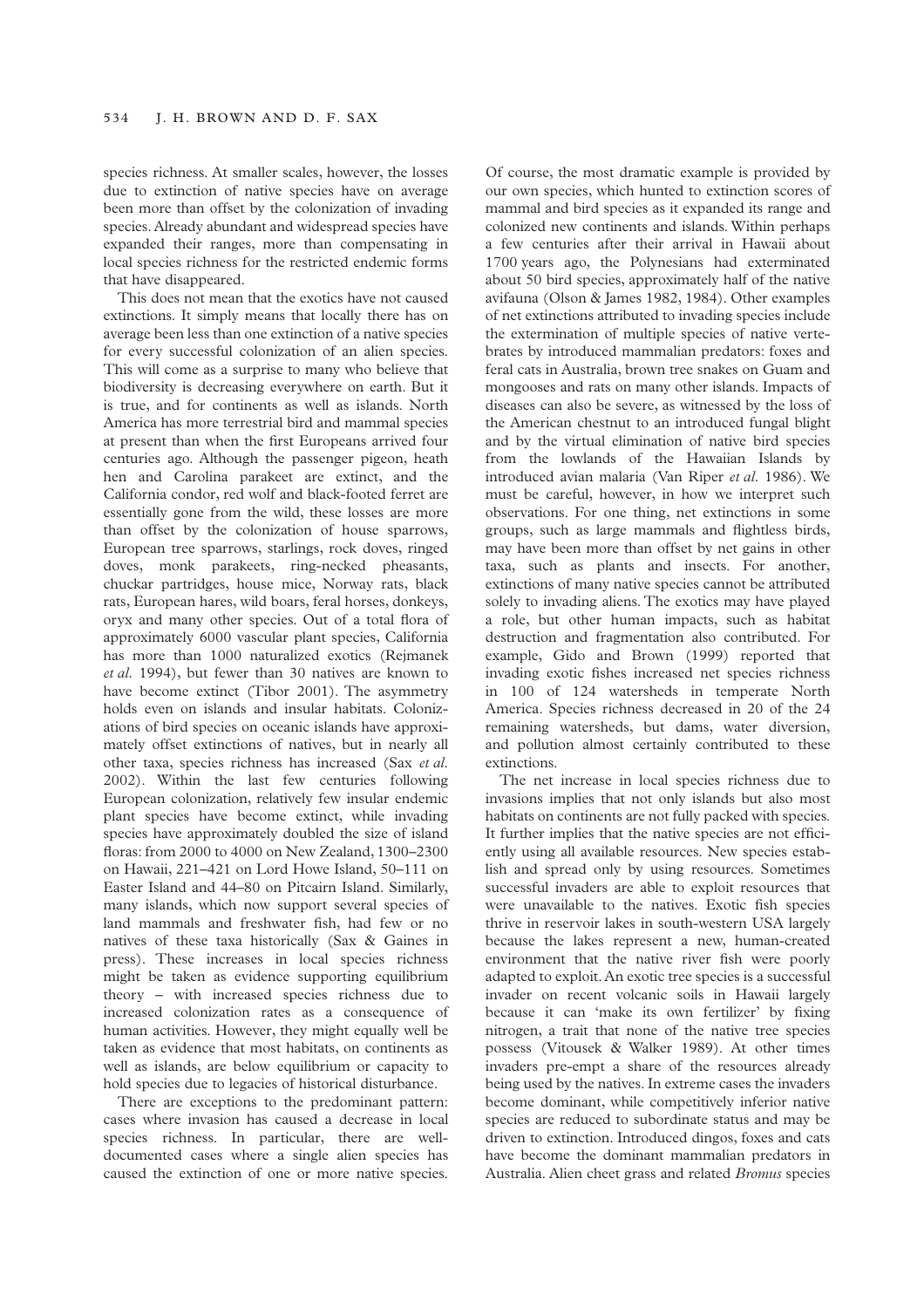are now dominant plants across much of western North America.

The success of an invading species demonstrates the effectiveness of biogeographical barriers to dispersal. It shows that there are other places on earth, beyond its native range, where a species can establish and increase. It shows the role of geographical isolation in the origination and maintenance of biodiversity. It is this component of diversity, the species that are endemic to particular locales and regions, that is most threatened by human activities, including introduced species. The rare, restricted species are disappearing and the common widespread species are becoming even more abundant and widely dispersed. This has been referred to as the homogenization or cosmopolitanization of the world's biota (Brown 1995; McKinney & Lockwood 1999).

Is this decrease in global biodiversity a bad thing? Is the net increase in local species richness due to invasions a good thing? Is high species richness desirable? We do not believe that these are scientific questions. Science can elucidate the causes and consequences of these changes in biodiversity, but ultimately deciding what is good or bad is a moral and social issue. Few people would question whether the dozens of exotic flower and vegetable species in their gardens are desirable. The value judgements may change, however, if some of those same species were to become naturalized and spread into wild areas or to become serious weeds in agricultural fields. This is exactly what has happened, over and over again, in environments throughout the world. Exotic plants, originally imported for horticultural purposes, have escaped from cultivation and become invasive. Whether intentional or unintentional, human transport is breaking down the longstanding barriers that have generated and preserved much of the variety of life.

For better or for worse, modern humans are manipulating biodiversity in a colossal uncontrolled experiment. Scientists have the opportunity to record objectively the results. They have the obligation to explore the implications. But it is up to humankind as a whole to decide whether it is good or bad, and hence what actions should be taken.

*This essay would probably have elicited a spirited response from Marilyn Fox. As a rigorous scientist, she would not have questioned the facts, except perhaps to ask for better documentation. As a dedicated conservationist, however, she would almost certainly have taken issue with the non-judgemental, dispassionate tone. Marilyn Fox was passionately and unabashedly Australian. She treasured the distinctiveness of her native land, its biota, and especially its plants. She devoted her career to studying natural history, educating her countrymen about their natural heritage, and preserving flora, fauna, and natural areas. She had answered the moral and ethical questions about exotic species. Native species were good and worth*

*preserving at great cost. Those invaders from the northern hemisphere were bad and should be eradicated. She appreciated the irony of having acquired by marriage the name of one of Australia's most rapacious invaders. Debating these issues made for fondly remembered evenings around the Fox supper table: delicious food, fine wine, and stimulating conversation.*

## **ACKNOWLEDGEMENTS**

Our research on topics related to this essay has been supported by the Packard Foundation and National Science Foundation.

#### **REFERENCES**

- Alvarez L. W., Alvarez W., Asaro W. & Michel H. V. (1980) Extraterrestrial cause for the Cretaceous–Tertiary extinction. *Science* **209**, 1095–108.
- Brown J. H. (1995) *Macroecology*. University of Chicago Press, Chicago.
- Davis M. B. (1986) Climatic stability, time lags and community disequilibrium. In: *Community Ecology* (eds J. M. Diamond & T. J. Case) pp. 269–84. Harper & Row, New York.
- Frey J. (1992) Response of a mammalian faunal element to climatic changes. *J. Mamm.* **73**, 43–50.
- Gido K. B. & Brown J. H. (1999) Invasion of North American drainages by alien fish species. *Freshwater Biol.* **42**, 387–99.
- Graham R. W. (1986) Response of mammalian communities to environmental changes during the Late Quaternary. In: *Community Ecology* (eds J. M. Diamond & T. J. Case) pp. 300–13. Harper & Row, New York.
- Lyons S. K. (2003) A quantitative assessment of the range shifts of Pleistocene mammals. *J. Mamm.* **84**, 385–402.
- MacArthur R. W. & Wilson E. O. (1967) *The Theory of Island Biogeography*. Princeton University Press, Princeton.
- McKinney M. L. & Lockwood J. L. (1999) Biotic homogenization: a few winners replacing many losers in the next mass extinction. *Trends Ecol. Evol* **14**, 450–3.
- Olson S. L. & James H. F. (1982) Fossil birds from the Hawaiian Islands: evidence for wholesale extinction by man before Western contact. *Science* **217**, 633–5.
- Olson S. L. & James H. F. (1984) The role of Polynesians in the extinction of the avifauna of the Hawaiian Islands. In: *Quaternary Extinctions* (eds P. S. Martin & R. G. Klein), pp. 168–80. University of Arizona Press, Tucson.
- Rejmanek M. & Randall J. M. (1994) Invasive alien plants in California: 1993 summary and comparison with other areas in North America. *Madrono* **41**, 161–77.
- Sax D. F. & Gaines S. D. (in press) Species diversity: from global decreases to local increases. *Trends Ecol. Evol*.
- Sax D. F., Gaines S. D. & Brown J. H. (2002) Species invasions exceed extinctions on islands worldwide: a comparison of plants and birds. *Am. Nat.* **160**, 766–83.
- Tibor D. P., ed. (2001) *California Native Plant Society's Inventory of Rare and Endangered Plants of California*, 6th edn. California Native Plant Society, Sacramento.
- Union of Concerned Scientists (2003) Union of Concerned Scientists, Cambridge, MA, USA. Internet page [last revised 11 March 2003, cited 1 July 2004]. Available from http:// www.ucsusa.org/global\_environment/invasive\_species/